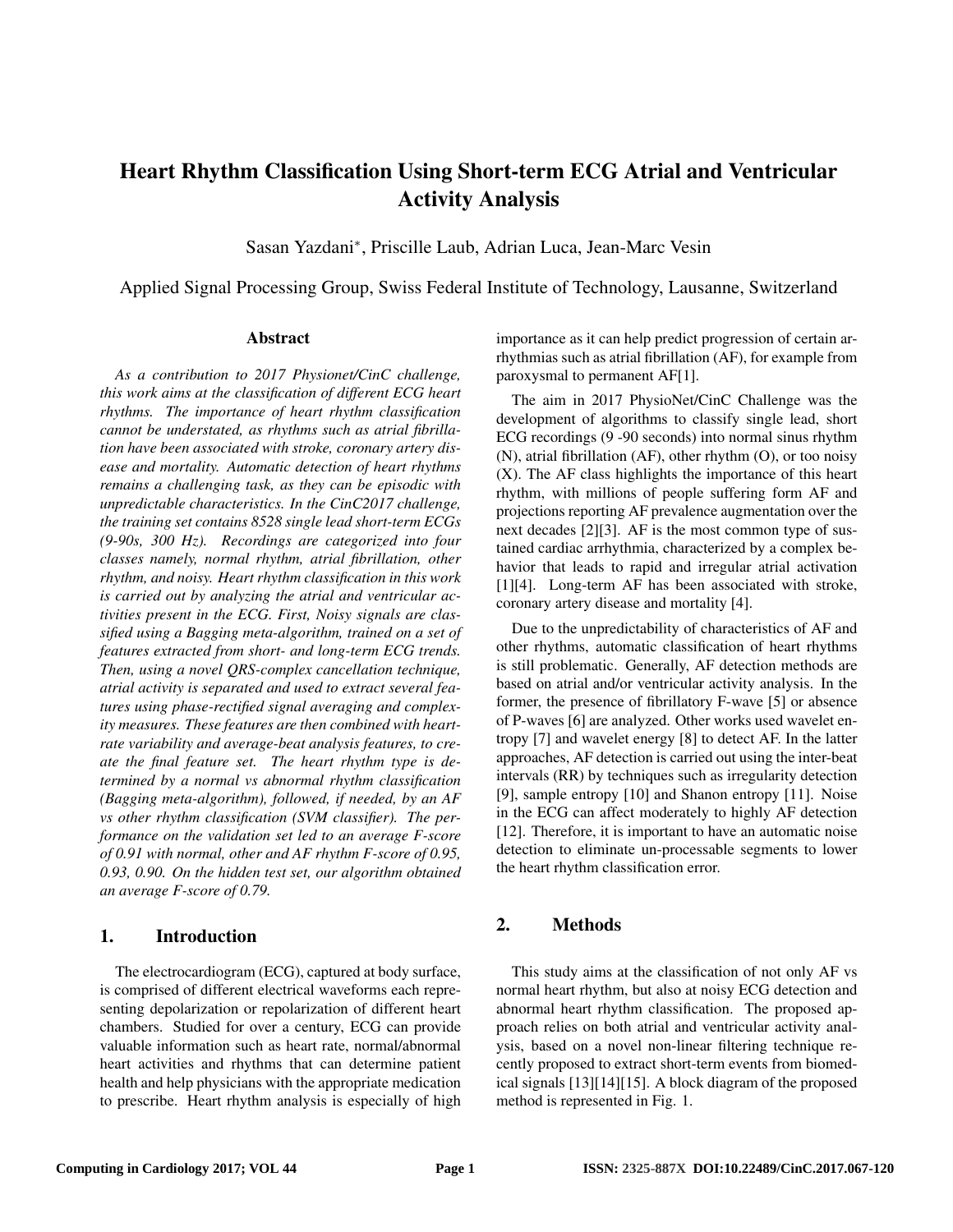

Figure 1. Block diagram of the proposed method.

### 2.1. Challenge Data

For this challenge, the data comprise ECGs collected using the AliveCor recording device, with a training set of 8,528 single-lead ECG recordings sampled at 300Hz lasting from 9 -90 seconds, and a hidden test set of 3,658 ECGs of similar lengths [16]. Training recordings were manually labeled and rechecked into normal (60.4%), AF (9.0%), other rhythm (30%), and noisy (0.5%).

#### 2.2. The Noise Class

The first step of the proposed approach is to determine whether the recording is of acceptable quality for heart rhythm detection. Initially, each tape is segmented into four subsegments and peak-to-peak amplitude, mean Rpeak values, root-mean-squares of iso-electric sections (as proposed in [17]), and QRS-cycle morphology correlation between heartbeats are extracted as features. Concurrently, using the non-linear filtering technique described in [13] QRS-complexes are extracted and removed from the ECG. Then, secondary statistical features such as mean, standard deviation, and median of the residual signal are calculated both on the full recording and on sliding windows. Finally, with the technique described in [15], four RR-intervals are extracted, using different parameters and thresholds, and compared to extract tertiary features for noise assessment in the ECG. It is noteworthy that over the course of this competition, due to imperfect labeling, several recording labels were modified to noisy class.

The extracted features are then combined and used to train a Bagging ensemble of classifiers with decision treebase classifier. The trained noise classifier, reached an efficient F-score of 0.85 on the validation set. However, as the data was highly unbalanced (even after label modification), and the recordings were imperfectly labeled in the training set, the assessment on the noise class is not thorough. The highly unbalanced noise class might be a reason why the noise F-score was removed from the final scoring system of the challenge.

### 2.3. Normal vs. Abnormal Classification

Once the ECG is determined to be of acceptable quality, normal sinus rhythm is studied. First R-waves are extracted (see [13]), and the RR-intervals time series is extracted. RR-intervals are then further processed by two sets of thresholds on time and amplitude to extract two normal-to-normal intervals (NN-intervals). Subsequently, using dynamic time warping [18], the distance between the original and the two extracted NN intervals are used as features. Furthermore, the distances between RR- and NNintervals are computed by scrolling the shorter signal on top of the longer one and selecting the minimum distance. The difference signal is then used to extract statistical features such as mean, standard deviation, and peak-to-peak amplitude difference. Then, these features are added to the features previously extracted.

At the same time, for each heartbeat, using the technique described in [19], the QRS-complexes, P-waves and T-waves are extracted. Features such mean and standard deviation of correlation coefficients of QRS-complexes, Pwaves, and T-waves are extracted and combined with amplitude and duration features in order to complement the RR-intervals driven features.

Similarly to the noise class, the extracted features are then combined and used to train a Bagging ensemble of classifiers with decision tree base classifier. The Normal classifier reached an F-score of 0.95 on the validation set, while the F-score on the hidden test set was 0.90. It should be emphasized that the data was highly unbalanced towards the normal class. It is also noteworthy that after veri-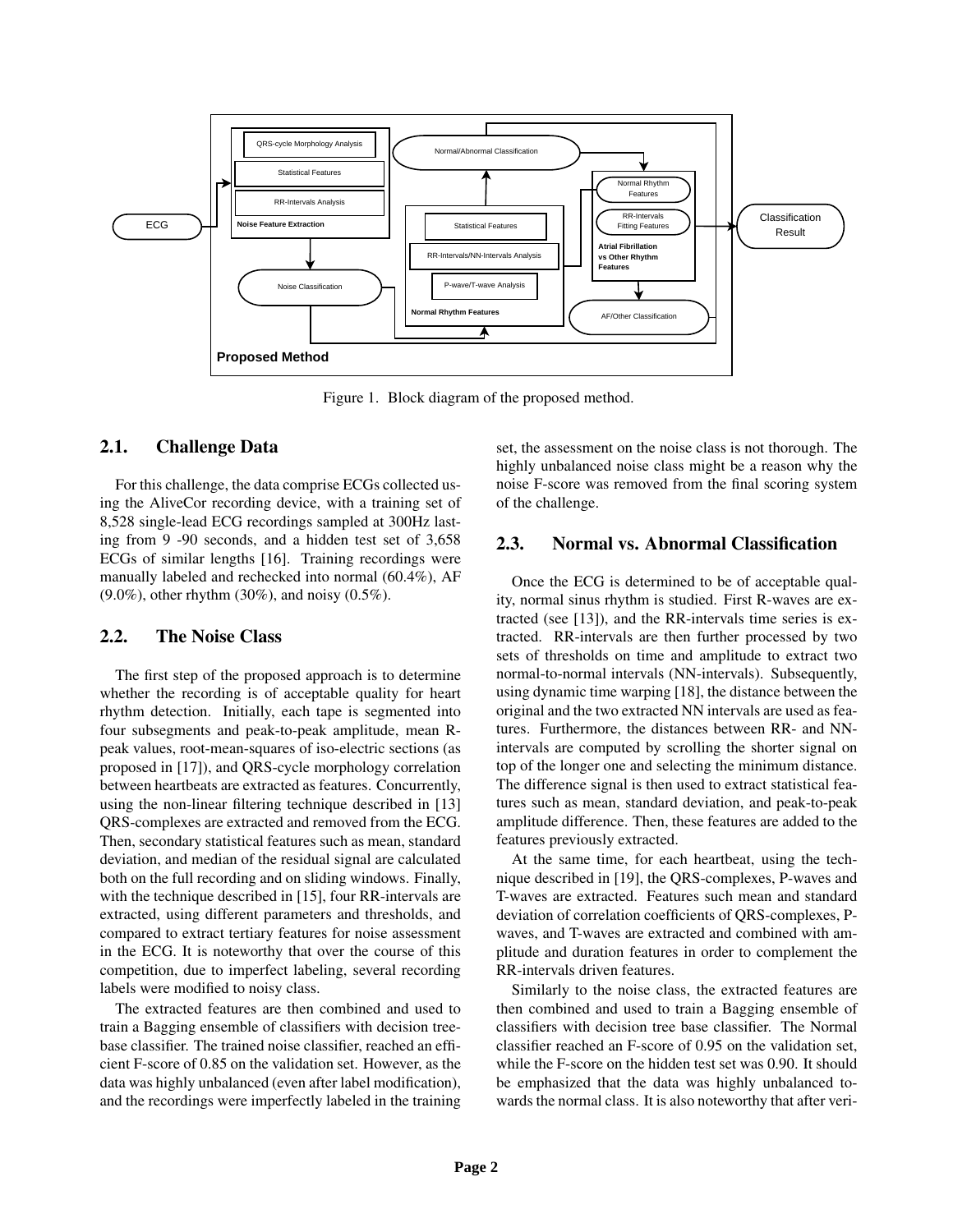

Figure 2. Imperfect labeling of recordings in the dataset.

fying the misclassification of normal to abnormal class, observations showed that misclassification were mostly due to impulsive or noisy ECG segments. This behavior is of course expected as noisy segments have a direct influence on the features. It seems that there was not a proper consensus in noisy tape labeling, as some tapes were considered "normal" while other tapes with similar or worse behavior were labeled as "noisy." An example is given in Fig. 2.

# 2.4. Atrial Fibrillation vs. Other Rhythms Classification

The final stage of the proposed method is to classify the abnormal rhythms detected in subsection 2.3. This stage uses features similar to the ones described in subsection 2.3. However, our observations showed that heart rate variability indexes, especially non-linear ones such as sample entropy, approximate entropy, and multi-scale entropy, could help improve the AF vs other-rhythm classification performance. Furthermore, polinomials of orders 5 and 15 were fitted on the different RR-intervals, the original as well as the cleaned intervals [see subsection 2.3], and features based on element-wise distances between the fitted and the original signals were used to scrutinize the intervals for impulsive changes such as premature beats, bigeminy, and trigeminy.

Similarly to previous subsections, the extracted features were finally combined to train a Bagging ensemble of learners with decision tree classifiers. The AF and otherrhythm ensemble of classifiers respectively obtained Fscores of 0.93 and 0.90 on the validation set, while the F-scores on the hidden test set were 0.77 and 0.69. Based on our observations on the training and validation sets, we believe the difference between the validation set and the

Table 1. Performance details of the proposed scheme.

|                    | Unofficial Phase | <b>Official Phase</b> |                   |
|--------------------|------------------|-----------------------|-------------------|
|                    | Test set         | Validation            | Test set          |
| Normal             | 0.82             | 0.95                  | N/A               |
| AF                 | 0.72             | 0.93                  | N/A               |
| Other              | 0.68             | 0.90                  | N/A               |
| Noisy              | 0.57             | $0.85*$               | N/A               |
| <b>Final Score</b> | 0.70             | 0.92                  | 0.79 <sub>†</sub> |
| .                  |                  |                       |                   |

\* Excluded from the final score. † CinC provided results.

hidden test set are due miss classifications on the normal class. As the normal class constitutes more than 60% of the training set (and probably the hidden test set), miss classifications of 100 tapes, for instance, can barely effect the total F-score of the normal class while it has drastic effects on other rhythms.

# 3. Results and Discussion

The Physionet/CinC2017 challenge was divided into an unofficial and an official phase. For the unofficial phase the final score was calculated as the average of F-scores on all four classes, namely normal, atrial fibrillation, other rhythm and noisy. As the number of noisy recordings was considerably smaller than that of other classes, in order to have a fairer evaluation method, the F-score of the noisy class was removed and the official phase final score was computed as the average of F-scores on the normal, atrial fibrillation and other rhythms [16].

Table 1 shows the results obtained for the unofficial and official phases of this challenge. Although during the unofficial phase, the labels of some recordings were altered to clean imperfect labeling, the number of noisy recordings was still too small to consider an F-score in the final scoring function of the challenge. Final performance on the training set led to an F-score of 0.87, and with the validation set score of 0.92. It is worth mentioning that the recordings provided in the validation set do not have the same class distribution as the training set. Of course, as the distributions were highly unbalanced, the F-score is more representative of performance compared to classification accuracy and therefore, is a suitable choice for the scoring function.

In conclusion, this paper presents a framework to identify short-term ECG recording rhythms. Features based on heart-rate variability, RR-intervals, and atrial/ventricular ECG morphologies were extracted and used to train a serialized ensemble of classifiers to classify the ECG rhythm into normal, atrial fibrillation, other abnormal rhythms, or too noisy to classify.